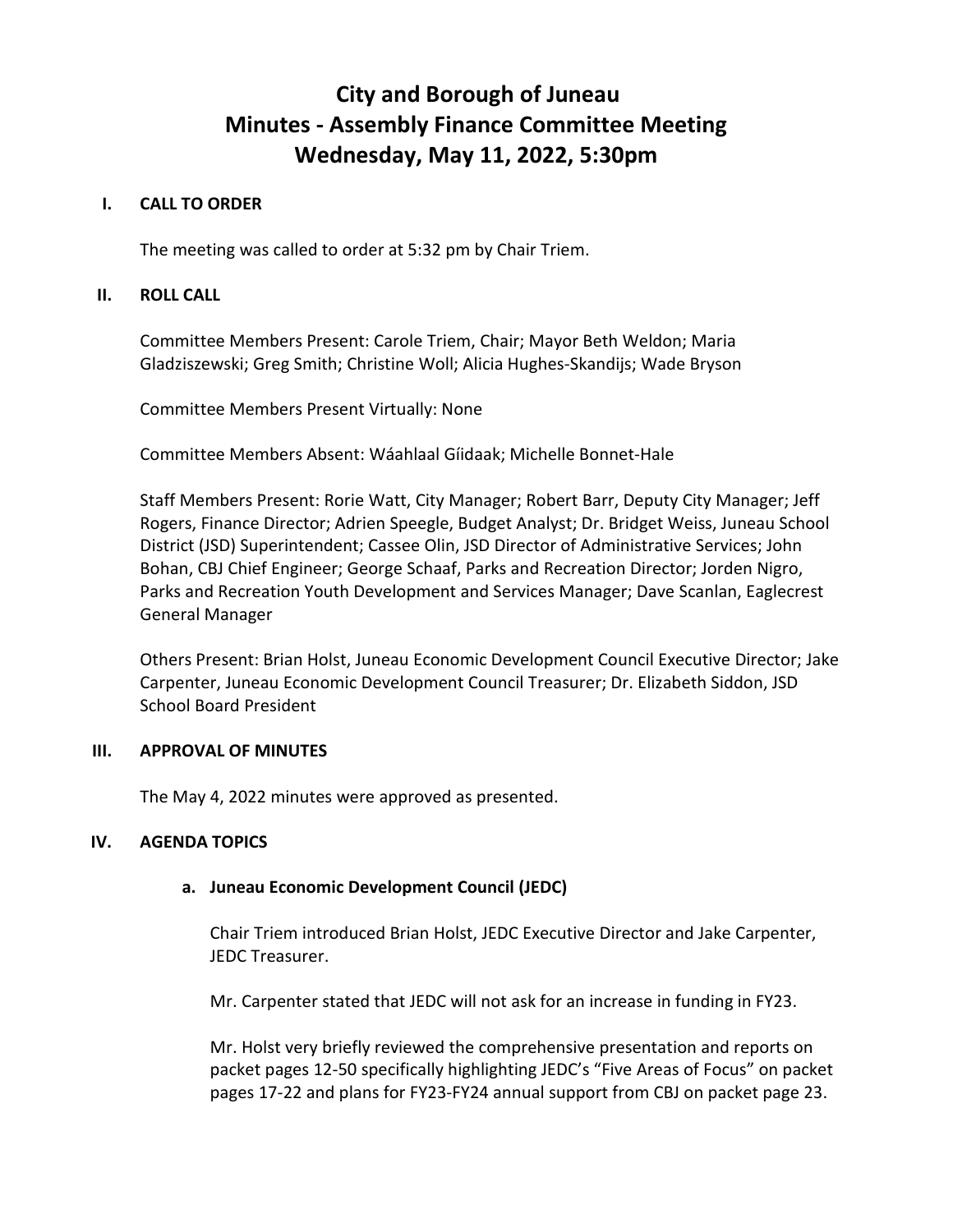Mr. Holst answered Committee questions.

**Motion: by Mayor Weldon to approve the JEDC budget.**

**Motion passed by unanimous consent.**

*Chair Triem moved to adjust the agenda and hear the "School District Budget – For Action" agenda item before the "Decision List" agenda item. Hearing no objections, the change was made.* 

#### **b. Budget Summary Update**

Jeff Rogers, Finance Director, presented packet pages 52-53.

Mr. Rogers reviewed the Assembly Adopted Changes to the FY23 Manager's Proposed Budget.

Mr. Rogers explained the State Reimbursement of Previously Unreimbursed School Bond Debt \$16 million revenue amount. The Alaska Senate and the House of Representatives funded \$200+ million that would repay municipalities for unreimbursed school bond debt that should have been reimbursed in previous years. However, action by the Senate to add additional costs to the state budget on May 10, 2022 caused the Senate version of the budget to swing from a \$1 billion surplus to a \$1 billion deficit. It is unclear whether school bond reimbursement will be approved or vetoed by the Governor at this time as a direct result. Mr. Rogers stated that the Committee is in an unenviable position as the status of the \$16 million reimbursement could heavily influence budgetary decisions made that evening. He stated there is no way to predict whether the funding will be approved.

Mr. Rogers reviewed projections for the FY24-FY26 budgets modeled off of previous year's expenditures and anticipated tax and service growth and showcased resulting projected deficits on packet pages 53-55. In summary, for FY24-26, after all one-time funding from previous budgets is removed and forecasted expenditures and revenues accounted for, a projected \$5-6 million deficit is expected every year. This projection drains the Unrestricted Fund Balance to less than \$5 million by FY26. Mr. Rogers stated that if corrective actions on the budget are not enacted by the Committee, then there would not be enough money in FY27 to run government.

He also demonstrated to the Committee that if CBJ is not reimbursed \$16 million by the state for school bond debt, then FY23 would end in a \$6 million deficit and corrective action by the Assembly would be needed much sooner.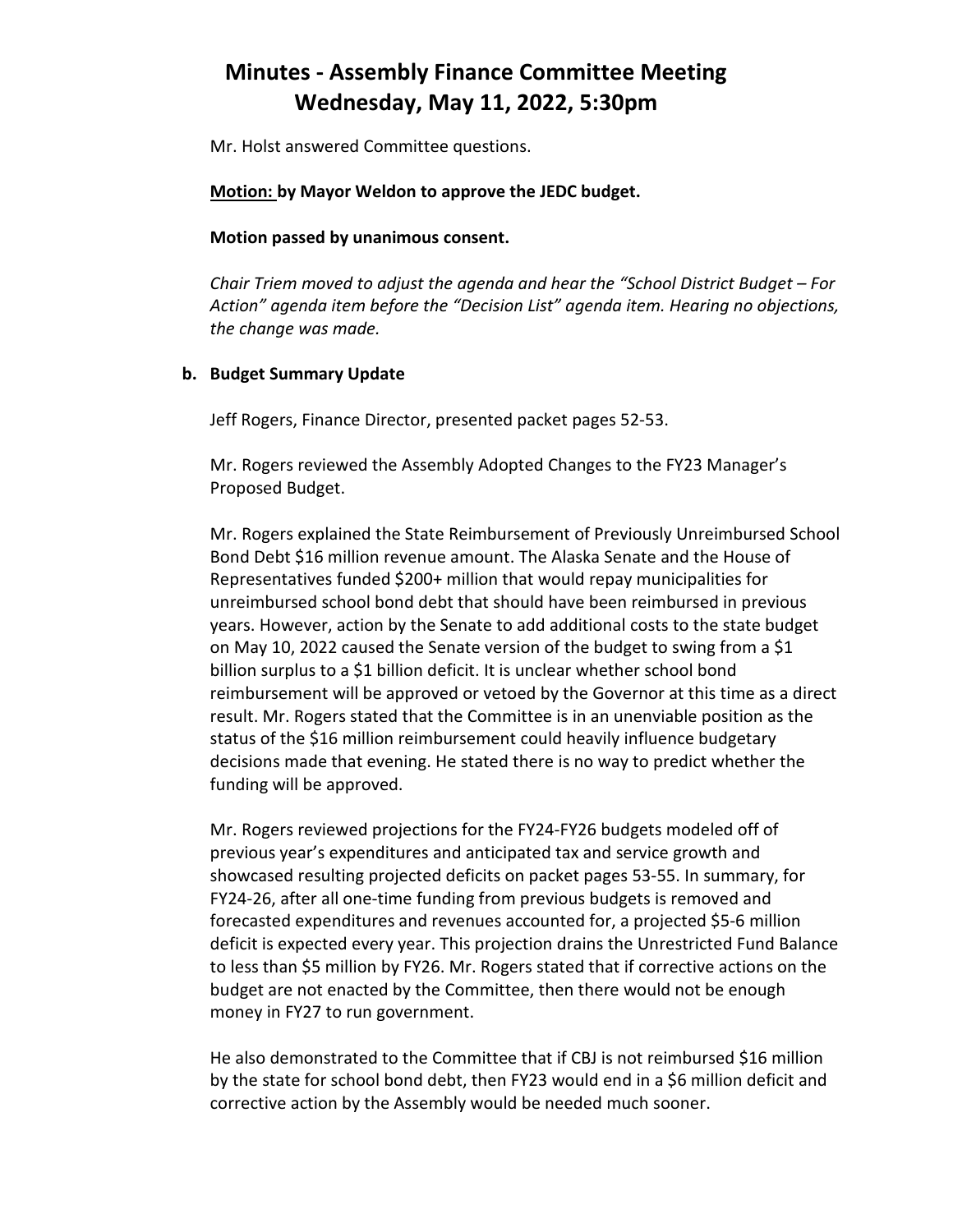Mr. Rogers answered Committee questions.

Robert Barr, Deputy City Manager, and Rorie Watt, City Manager, answered Committee questions around tourism and cruise ship volume. As of May, cruise ships are operating at just over half capacity.

### **c. School District Budget – For Action**

Mr. Rogers informed the Committee to reference packet pages 61-62 for information regarding outside-the-cap funding for the Juneau School District (JSD) budget.

Dr. Bridget Weiss, JSD Superintendent, Cassee Olin, JSD Director of Administrative Services and Dr. Elizabeth Siddon, JSD School Board President, were available for questions.

## **Motion #1: by Assemblymember Smith that the Committee appropriate the outside the cap funding for \$157,700.**

### **Assemblymember Smith withdrew his motion.**

In response to Assemblymember Smith's question, Mr. Rogers clarified that each year, historically, the Manager's Proposed Budget for the JSD incudes the maximum local contribution amount plus whatever the Assembly approved for outside-the cap funding in the previous year. The JSD, then, can request additional outside-the-cap funding if needed

Packet page 61 compares JSD's FY22 outside-the-cap funding to their FY23 request, reflecting an increase of \$157,700.

## **Motion #2: by Mayor Weldon to approve the Juneau School District budget as presented.**

Mr. Rogers stated that it would be easier if the Committee made a decision on outside-the-cap funding before making a motion.

#### **Mayor Weldon withdrew her motion.**

**Motion #3: by Mayor Weldon to approve the JSD's outside the cap funding request of \$2,275,000.**

**Amendment: by Mayor Weldon to add \$80,000 as one-time funding to replace wrestling mats for Floyd Dryden.**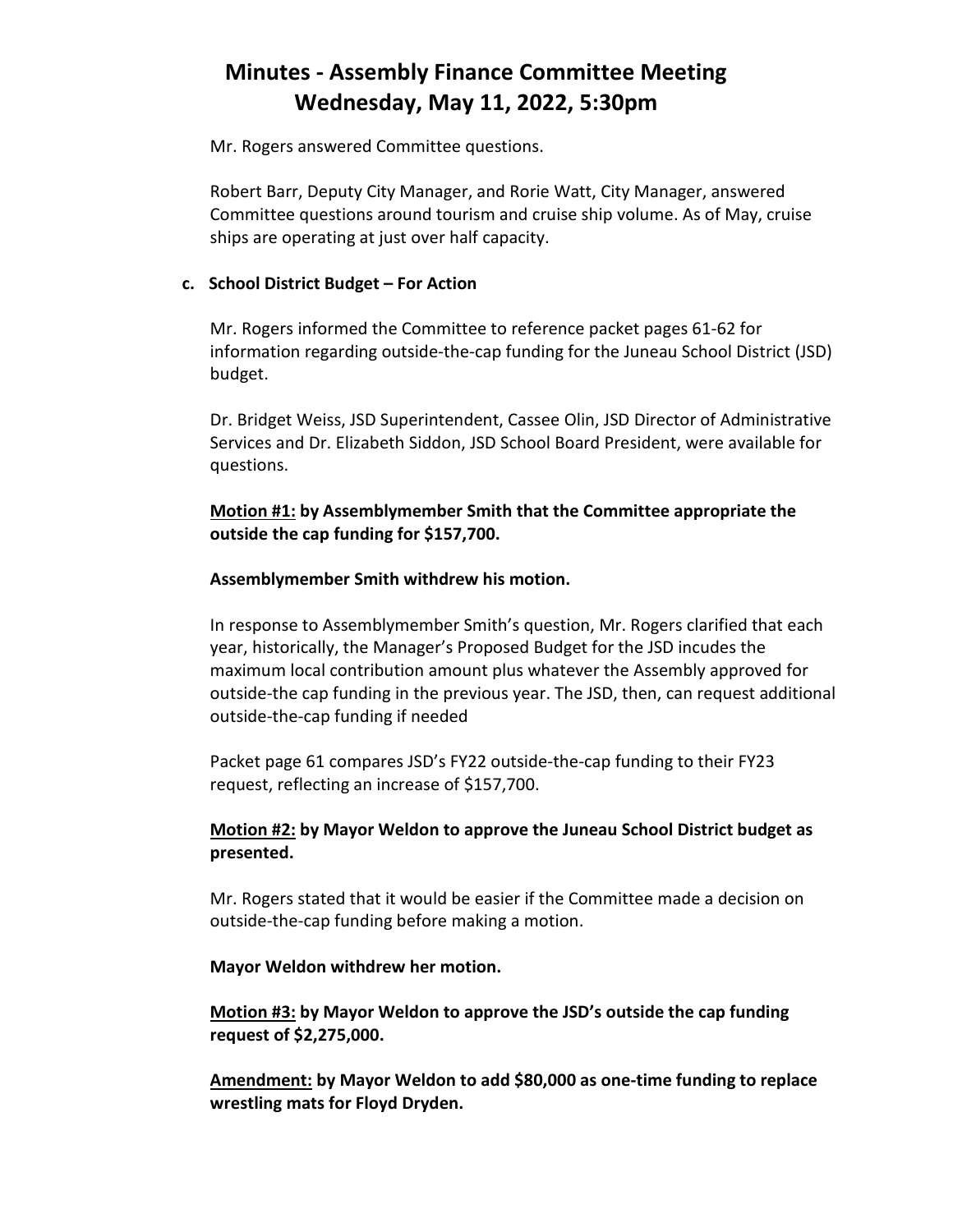## **Objection to Amendment: by Assemblymember Woll for the purpose of a question.**

Assemblymember Woll asked why the request for new wrestling mats was not included in the original funding request.

Dr. Siddon stated that the JSD board does not have an established system in place for high cost equipment replacement purchases especially as they grapple with general cost restraints because of their limited budget.

Assemblymember Bryson suggested that the Assembly and JSD Board members check with the activities supervisors to determine an itemized list of needed, major equipment or recreation area refurbishments before the next Joint Assembly School Facilities meeting so that budgetary requests for these projects are expected and organized.

### **Objection to Amendment: by Assemblymember Hughes-Skandijs.**

Assemblymember Hughes-Skandijs objected to the process by which the request for the wrestling mats made it to the floor and agreed with Assemblymember Bryson that a more organized and bureaucratic method for determining funding for recreational equipment should be in place.

## **Roll Call Vote on Amendment**

**Aye:** Weldon, Smith, Bryson, Triem **Nay:** Hughes-Skandijs, Woll, Gladziszewski

## **Amendment Failed. Four (4) Ayes, Three (3) Nays.**

## **Objection to Motion #3: by Assemblymember Bryson to comment.**

Assemblymember Bryson stated, based on his personal research, that with enrollment in the JSD continuing to decline and facilities costs continuing to compound, CBJ is now spending less money on education for each student than it is on facility costs.

## **Roll Call Vote on Motion #3**

**Aye:** Weldon, Woll, Hughes-Skandijs; Gladziszewski, Smith, Triem **Nay:** Bryson

**Motion Passed. Six (6) Ayes, One (1) Nay.**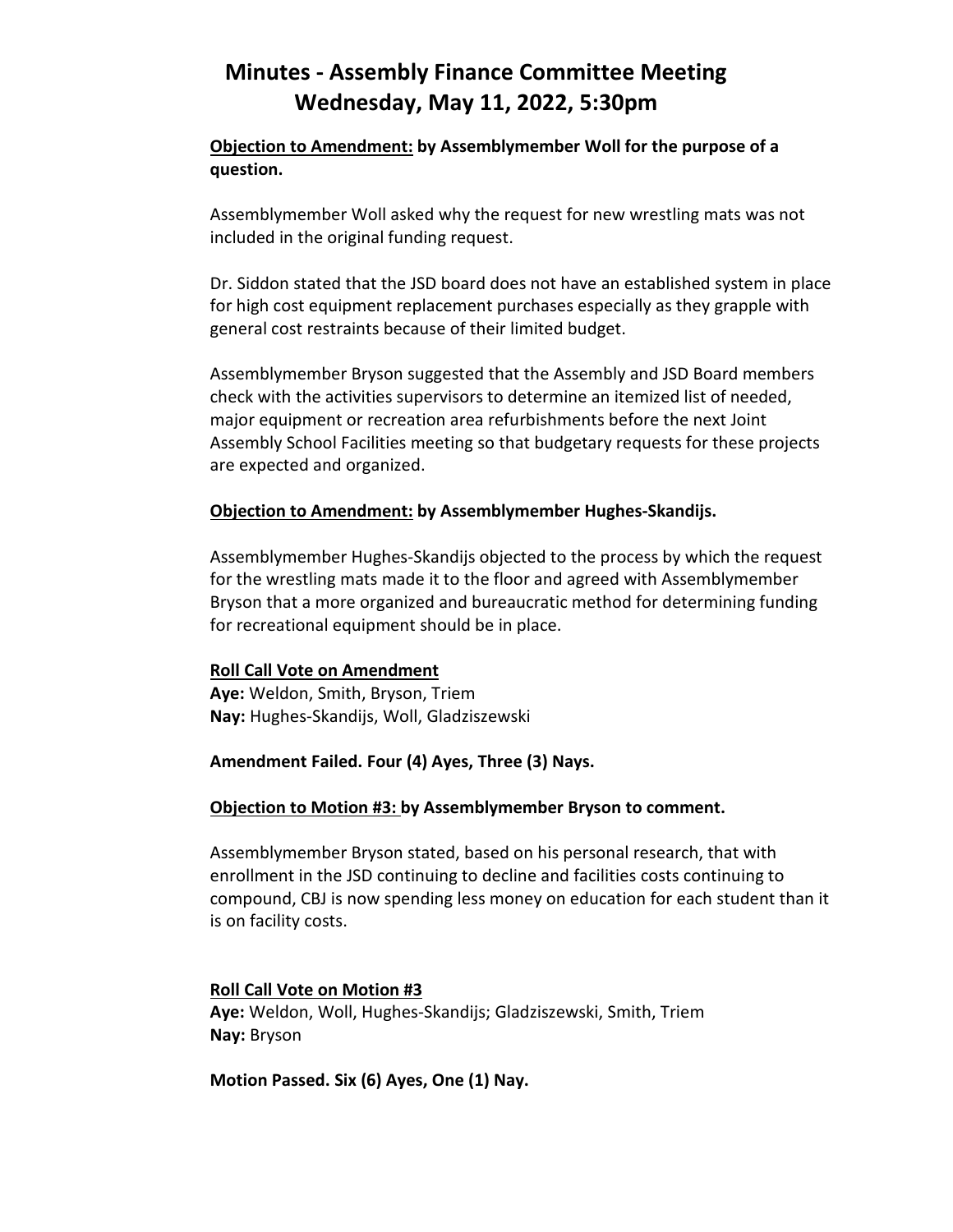**Motion #4: by Mayor Weldon to move School District Ordinance 2022-07 as amended by the Committee to the full Assembly.**

**Motion passed by unanimous consent.** 

*The Committee recessed at 6:31pm. The Committee reconvened at 6:42pm.*

*Mr. Rogers stated that he intended to present Amendments to the Biennial Budget on packet page 56 when discussing Agenda Item "b. Budget Summary Update". He briefly summarized each Amendment and stated that they are explained in fuller detail in the memo on packet pages 57-58. He reminded the Committee that neither Amendment has any impact at all on General Funds (GF).*

*John Bohan, Chief Engineer was available for questions.*

**Motion: by Mayor Weldon to approve the Police E911 System Replacement from the Fleet and Equipment Reserve Fund Balance for \$810,000 and approve the Biosolids Solutions Capital Improvement Project (CIP) for \$2.5 million from Wastewater Fund Balance.**

**Motion passed by unanimous consent.**

**d. Decision List**

*Item #1 on the Decision List was discussed and voted upon under Agenda Topic "c. School District Budget – For Action".*

Mr. Rogers presented the Decision List (DL) on packet pages 59-60.

*Decision List Item #2 - \$102,000 request within Parks & Recreation for Sheiyi xaat hit (the Juneau Youth Shelter (JYC)) to fund one full time position and two part-time positions for a Youth Development Leader (potentially grant funded).*

More information for the JYC is available on packet pages 64-65.

George Schaaf, Director of Parks and Recreation, and Jorden Nigro, Youth Development and Services Manager of Parks and Recreation, were available for questions.

**Motion: by Mayor Weldon to approve \$102,200 for the Youth Development Leader with Parks and Recreation.**

**Objection: by Mayor Weldon.**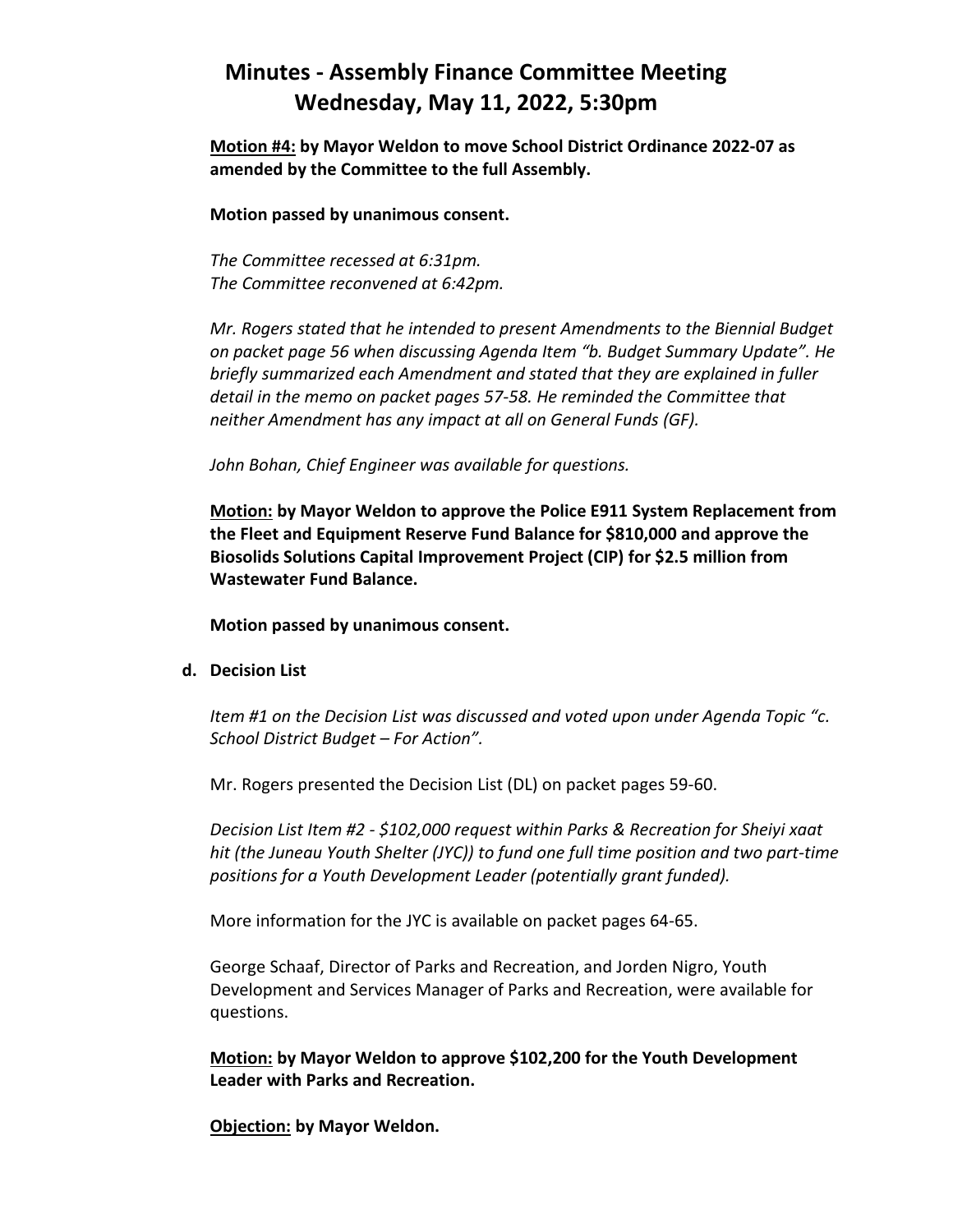Mayor Weldon stated that CBJ's operating budget includes a \$3.4 million deficit which does not yet include potential wage increases which could be \$2 million or more resulting in a potential \$5 million deficit. She commented that, although CBJ is "rich" in one-time funding, on-going expenses are not sustainable at this time.

The Committee discussed the motion and objection.

In response to Committee questions regarding the memo on packet page 64, Mr. Schaaf clarified that the memo was a direct response to Assembly questions about Youth Facility costs. He further explained that \$92,500 reflects GF support that Parks and Recreation is requesting in their FY23 budget request for the Youth Shelter. \$300,000 is what is projected to be needed in subsequent years based on grants Parks and Recreation anticipates receiving. Separately, there is an increment request for additional staff which is what is on the DL for \$102,200.

Mr. Schaaf answered Committee questions. Mr. Schaaf stated that the Youth Facility has been entirely funded by grants and not by general funds up to this point. The additional requests are in anticipation of less grant funding in the coming fiscal years.

#### **Roll Call Vote**

**Aye:** Woll, Hughes-Skandijs, Gladziszewski, Bryson, Smith, Triem **Nay:** Weldon

**Motion Passed. Six (6) Ayes, One (1) Nay.**

*Decision List Item #3 – Recreation Coordinator within Parks and Recreation Department*

**Motion: by Mayor Weldon to approve the increment request for \$69,600 to fund a Recreation Coordinator for the Dimond Park Field House.**

#### **Objection: Mayor Weldon, Assemblymember Hughes-Skandijs**

Mayor Weldon stated her objection is due to this position not having sustainable funding source.

#### **Roll Call Vote**

**Aye:** Smith, Triem **Nay:** Weldon, Woll, Bryson, Hughes-Skandijs, Gladziszewski

**Motion Failed. Two (2) Ayes, Five (5) Nays.**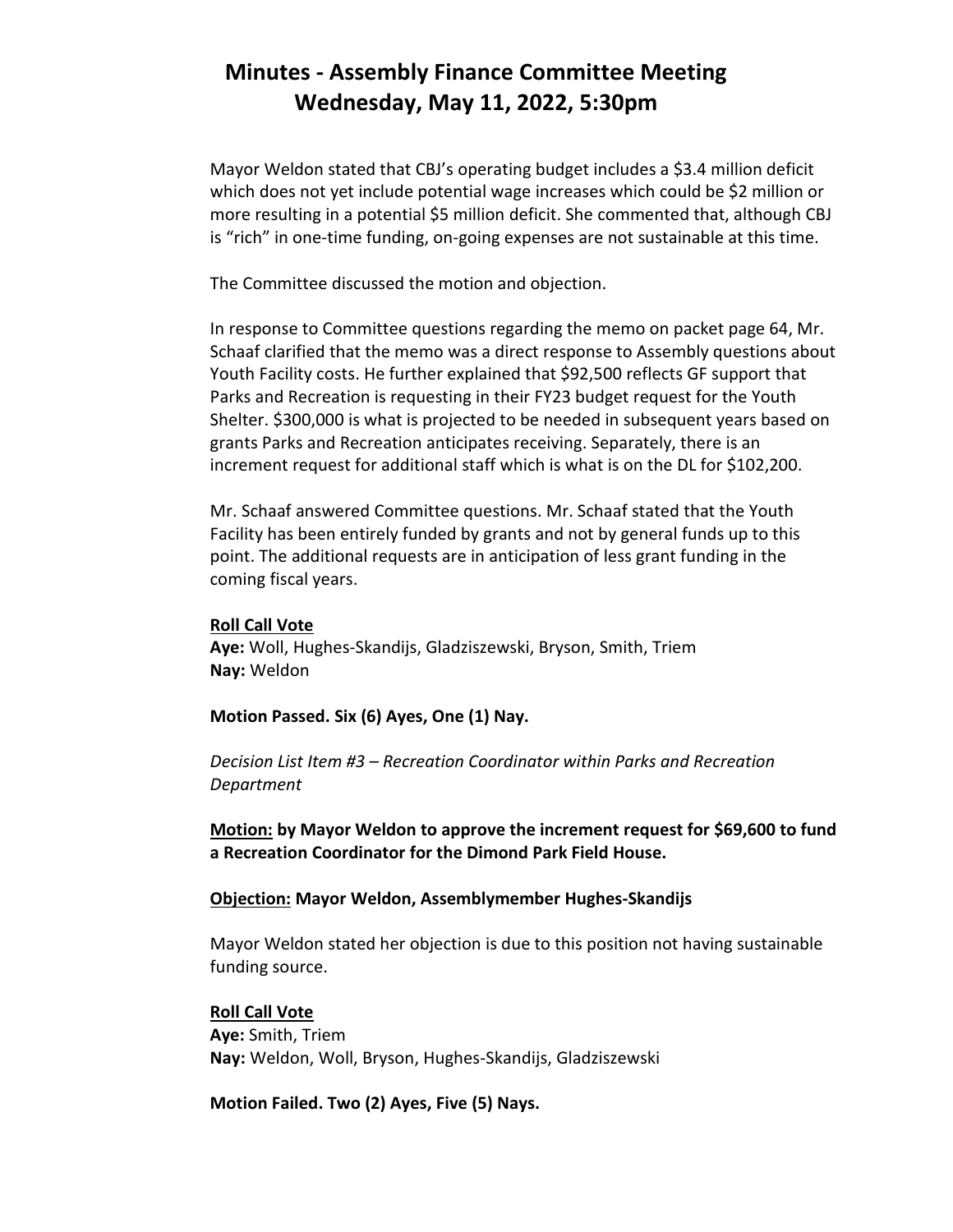*Decision List Item #4 - Warming Shelter Contract Increase (6-Month Operating Period instead of 5-Month; Coincides with Annual Closing Date of Mill Campground)*

**Motion: by Mayor Weldon to grant the increased general funds request of \$30,000 over the Manager's Proposed Budget for a one month extension to the warming shelter contract.**

#### **Objection: by Mayor Weldon**

Mr. Barr stated that warming shelter usage varied over the winter. Usage in its last month of operation was 40 beds a night.

Mr. Schaaf clarified that the Mill Campground cannot open a month early because of weather and ground conditions and because of staff limitations.

#### **Roll Call Vote**

**Aye:** Bryson, Hughes-Skandijs, Smith, Gladziszewski, Woll, Triem **Nay:** Weldon

#### **Motion Passed. Six (6) Ayes, One (1) Nay.**

*Decision List Item #5 – Capital City Fire and Rescue: Expanded Mobile Integrated Health (MIH) Program* 

**Motion: by Assemblymember Bryson to approve funding request of \$540,700 for the expanded MIH program.**

**Objection: by Mayor Weldon to propose an amendment.** 

**Amendment: by Mayor Weldon to move \$540,700 for one-time funding in FY23 from the General Fund (GF), then fund it from Tobacco Tax revenue that currently goes to Bartlett Regional Hospital (BRH) in the amount of \$518,000 in FY24 and in the future.**

The Committee discussed the motion and amendment.

In response to Assemblymember Smith's question regarding how other similar programs to MIH are funded outside of Juneau, Mr. Barr clarified that programs like MIH are new and normally grant funded at first, but most other municipalities are making the effort to fund them more sustainably as grant funding declines.

Mr. Rogers clarified with the Assembly that the FY24 Manager's Proposed Budget will include the full cost of MIH and will also redirect Tobacco Tax revenue from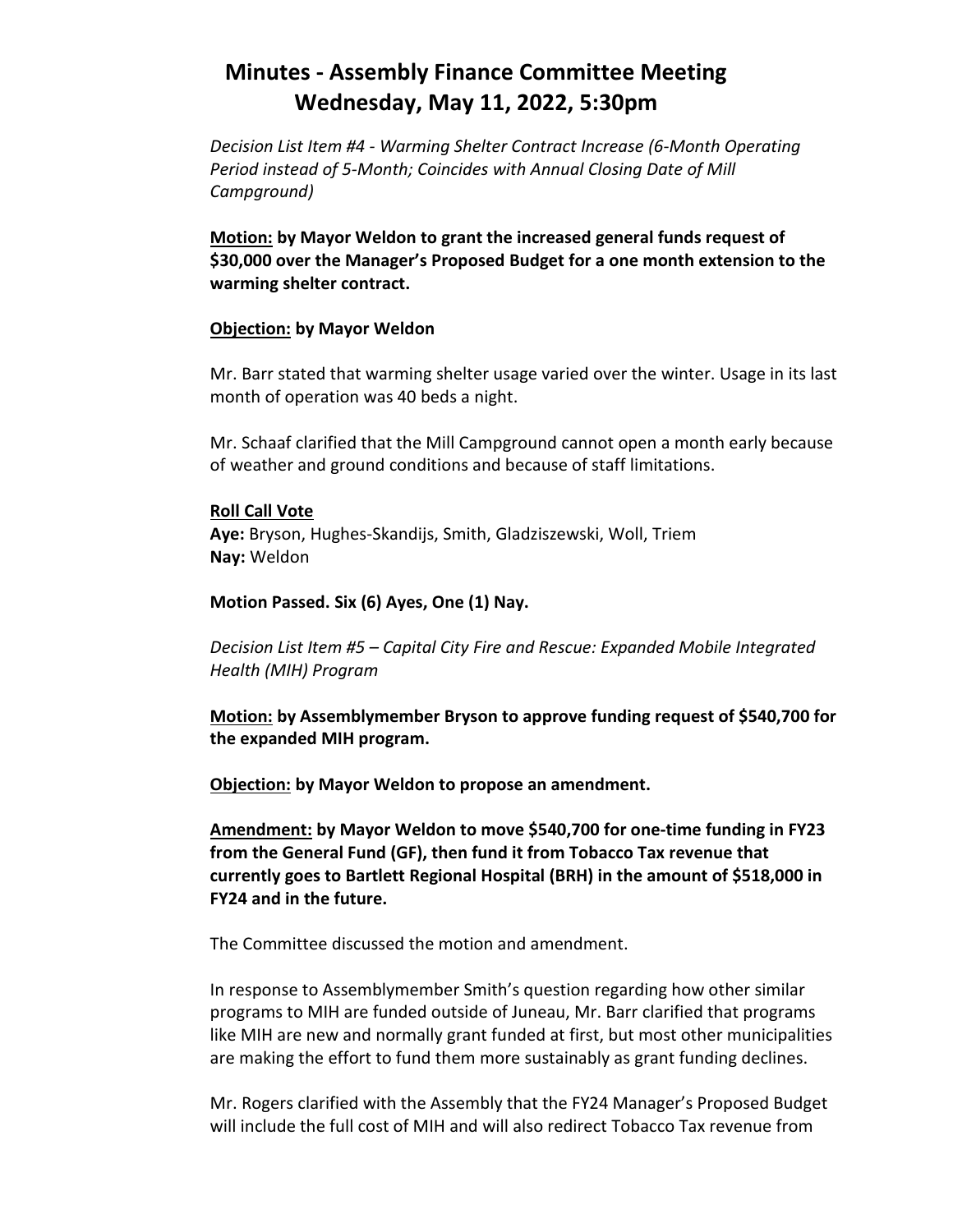BRH back to the GF to fund MIH. If the cost of MIH exceeds the allocated Tobacco Tax revenue, the Finance Department will present the difference before the Assembly.

Mayor Weldon stated that she hoped state funding would make up any difference in cost between actual cost of MIH and funding from Tobacco Tax.

The Manager will always request an update from MIH regarding outside funding and productivity every year in case the revenue source might change.

### **The amendment passed by unanimous consent.**

### **The original motion, as amended, passed by unanimous consent.**

*Decision List #6 – Eaglecrest (EC) GF Support for Pay Plan Adjustment*

Dave Scanlan, Eaglecrest General Manager, was available for questions.

## **Motion: by Mayor Weldon to approve the \$210,000 request of general funds for Eaglecrest's pay plan adjustment.**

### **Objection: by Mayor Weldon**

Mayor Weldon stated that the EC staff and Board should meet with Human Resources to come up with a sustainable pay plan and revenue source.

Mr. Watt clarified that the Manager's Proposed Budget already includes a 7.5% wage scale increase which was enacted by the EC Board in January 2022 ensure each employee is paid at least minimum wage. The \$210,000 requested increase would provide another 14% increase in wages, for a total combined increase of almost 22%.

## **Amendment #1: by Assemblymember Woll to change the GF support amount from \$210,000 to \$105,000.**

Assemblymember Woll stated that providing partial funding indicates the Assembly's intent and commitment to higher wages for EC employees and allows the opportunity for the EC Board to determine a more sustainable pay plan. She also clarified that she would like the EC board to raise wages for all EC employees as high as possible within competitive market value using EC revenue.

#### **Objection to Amendment #1: Chair Triem, Assemblymember Hughes-Skandijs**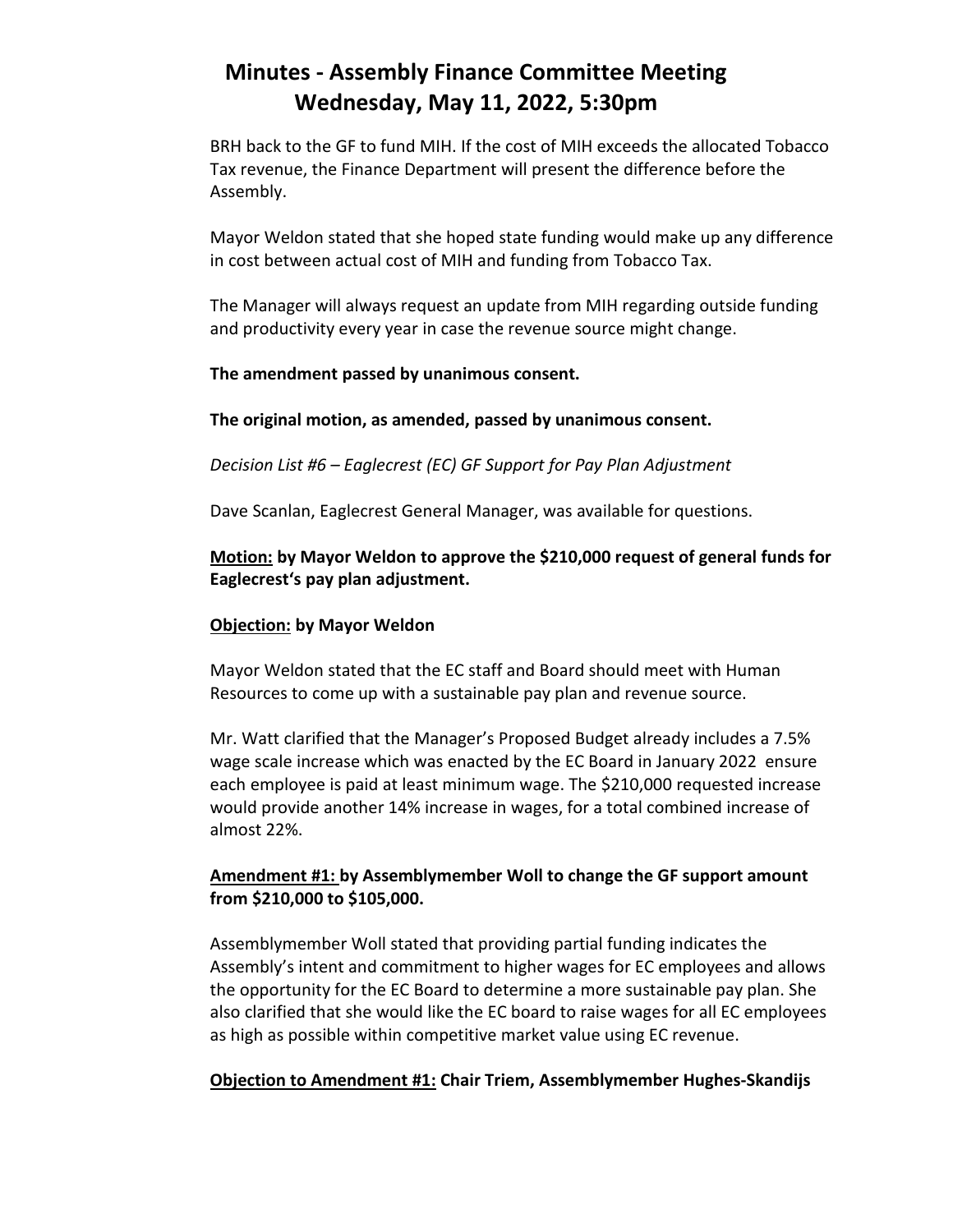Chair Triem stated that she does not feel the EC Board has shown sufficient commitment to solving the problem of insufficient pay to employees.

Mr. Scanlan stated that the EC Board is planning to meet on May 18, 2022. He shared that the staff recommendation to the Board is a 10% increase across all products (ski passes, gear, gift shop, etc) that could translate to \$140,000 in additional revenue in a good weather year.

In response to Chair Triem's questions, Mr. Rogers clarified that the Assembly has the power to direct any Enterprise Board to do anything that is legal. For example, while the EC Board sets the wages for each EC employee, the Assembly has the power to direct the Board to raise wages a specific percentage funded from a specific revenue source if deemed appropriate.

The Committee discussed the amendment and Mr. Scanlan answered Committee questions.

**Roll Call Vote on Amendment #1 Aye:** Woll, Smith, Gladziszewski, Bryson **Nay:** Weldon, Hughes-Skandijs, Triem

**Amendment Failed. Four (4) Ayes, Three (3) Nays.**

**Amendment #2: by Assemblymember Smith to amend motion to \$55,000 in GF support and \$55,000 from EC funds specifically intended to increase wages.**

#### **Objection to Amendment #2: by Mayor Weldon**

#### **Roll Call Vote on Amendment #2**

**Aye:** Smith, Gladziszewski, Woll, Hughes-Skandijs, Bryson, Triem **Nay:** Weldon

**Amendment passed. Six (6) Ayes, One (1) Nay.**

**Roll Call Vote on Original Motion as amended Aye:** Smith, Hughes-Skandijs, Woll, Gladziszewski, Bryson, Triem **Nay:** Weldon

**Motion passed. Six (6) Ayes, One (1) Nay.**

*Decision List Item #7 - Airport General Obligation Bond*

**Motion: by Mayor Weldon to table the Airport General Obligation Bond indefinitely.**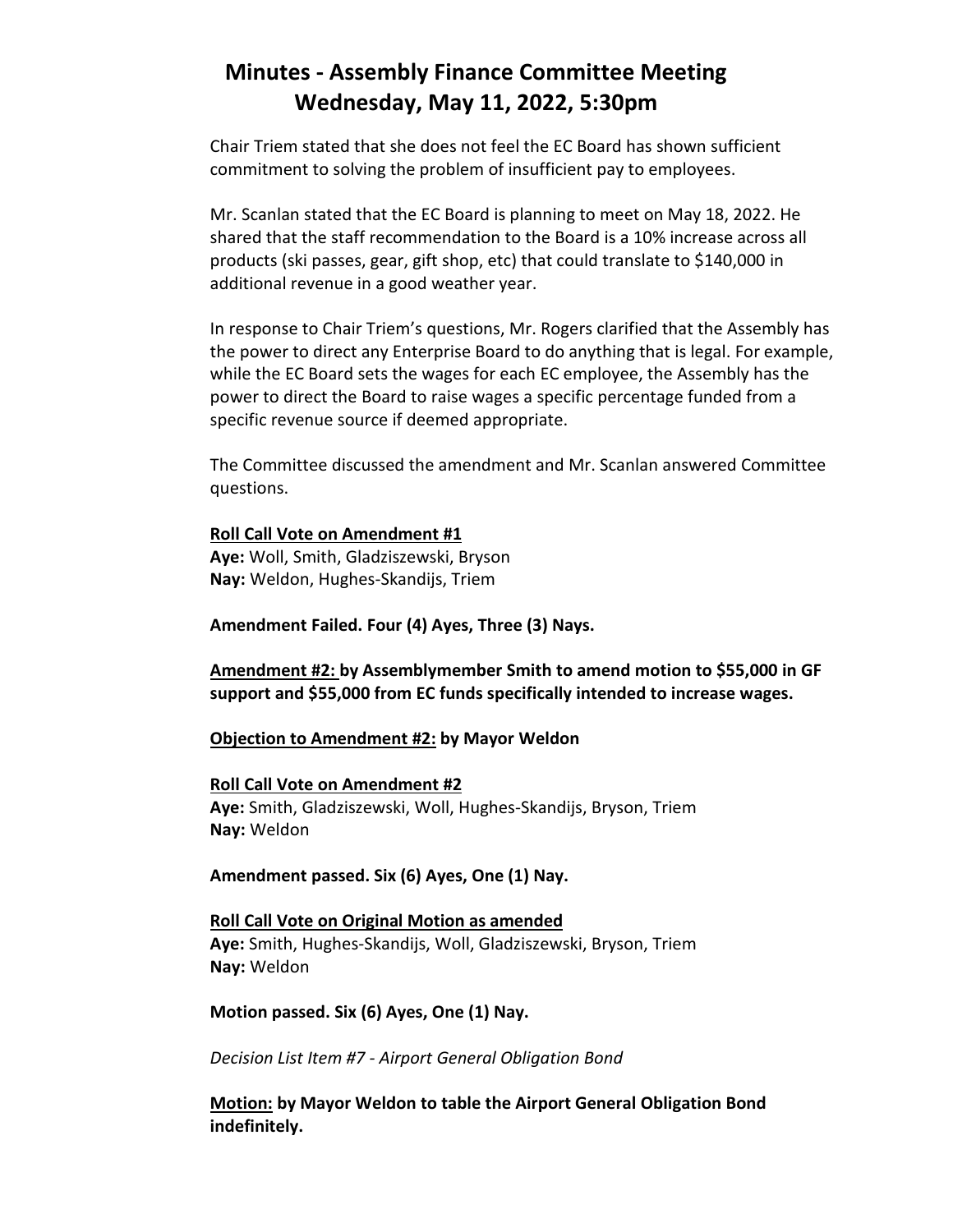#### **Objection: by Assemblymember Bryson.**

#### **Roll Call Vote**

**Aye:** Woll, Weldon, Hughes-Skandijs, Smith, Gladziszewski, Triem **Nay:** Bryson

#### **Motion passed. Six (6) Ayes, One (1) Nay.**

*The Committee recessed at 7:37pm. The Committee reconvened at 7:48pm.*

*Decision List Item #8 – \$75,000 request for Downtown Business Association (DBA) Main Street America Operations*

**Motion: by Mayor Weldon to approve the \$75,000 request for DBA Main Street America Operations.**

**Objection: by Mayor Weldon for the purposes of an amendment; Chair Triem**

**Amendment: by Mayor Weldon to fund DBA's \$75,000 request from the Hotel Bed Tax Fund instead of GF.**

#### **The amendment passed by unanimous consent.**

Assemblymember Smith stated that he would like to see next year's request from DBA to be reduced by half, at least.

Assemblymember Woll suggested that the Assembly make the effort to give DBA clear insight on project funding and expectations.

### **Roll Call Vote for Motion as Amended Aye:** Weldon, Bryson, Smith, Gladziszewski, Woll **Nay:** Hughes-Skandijs, Triem

#### **Motion passed. Five (5) Ayes, Two (2) Nays.**

*Decision List Item #9 - Arts and Humanities Council Grant (budget includes 10% inflationary increase)*

In response to Committee questions, Mr. Rogers clarified that \$344,900 was thus far approved for on-going costs with GF on the Decision List. Mayor Weldon commented that each time the Committee approves GF for an ongoing project, it adds to the deficit which will lead to more difficult decisions in the future.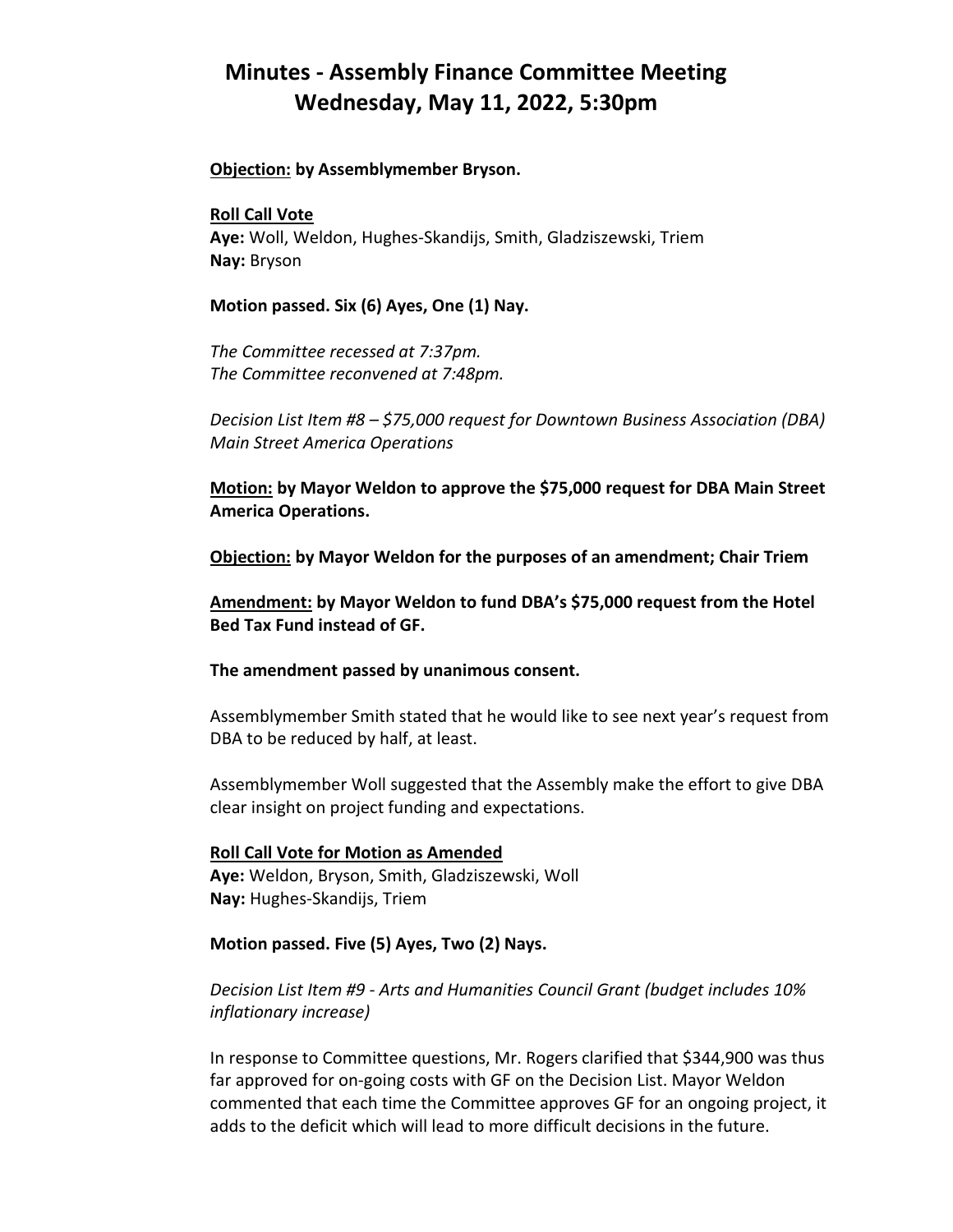**Motion: by Assemblymember Smith to table the Arts and Humanities Council Grant increased funding request indefinitely.**

**Objection: by Mayor Weldon for the purpose of a question.**

**Mayor Weldon removed her objection.** 

**Motion passed by unanimous consent.** 

*Decision List #10 - Juneau Community Foundation (JCF) – Social Services Block Grant (budget includes 10% inflationary increase + \$150K)*

**Motion: by Mayor Weldon to table JCF request indefinitely.** 

The Committee discussed the motion.

**Amendment: by Assemblymember Gladziszewski to consider the JCF request at the Assembly Finance Committee meeting on May 18, 2022.** 

#### **Objection: by Mayor Weldon.**

Mayor Weldon reiterated that funding ongoing costs without a new revenue source will create a burden on the GF in the future.

#### **Mayor Weldon removed her objection.**

Assemblymember Hughes-Skandijs stated she is willing to cut other services to keep funding JCF in the future.

#### **Motion passed by unanimous consent.**

*Decision List Item #11 - Merge Juneau Youth Services (JYS) and Juneau Alliance for Mental Health, Inc. (JAMHI) Grants into JCF Social Service Block Grant*

Mr. Barr stated that CBJ will be working very closely with JAMHI, the Juneau Police Department (JPD), and MIH in the coming years to create a Crisis Now response team. He asked that the Committee keep the JAMHI grant separate from JCF's grant process to facilitate collaboration between CBJ and JAHMI for the Crisis Now initiative.

**Motion: by Assemblymember Gladziszewski to merge the JYS grant into the JCF Social Service Block Grant.**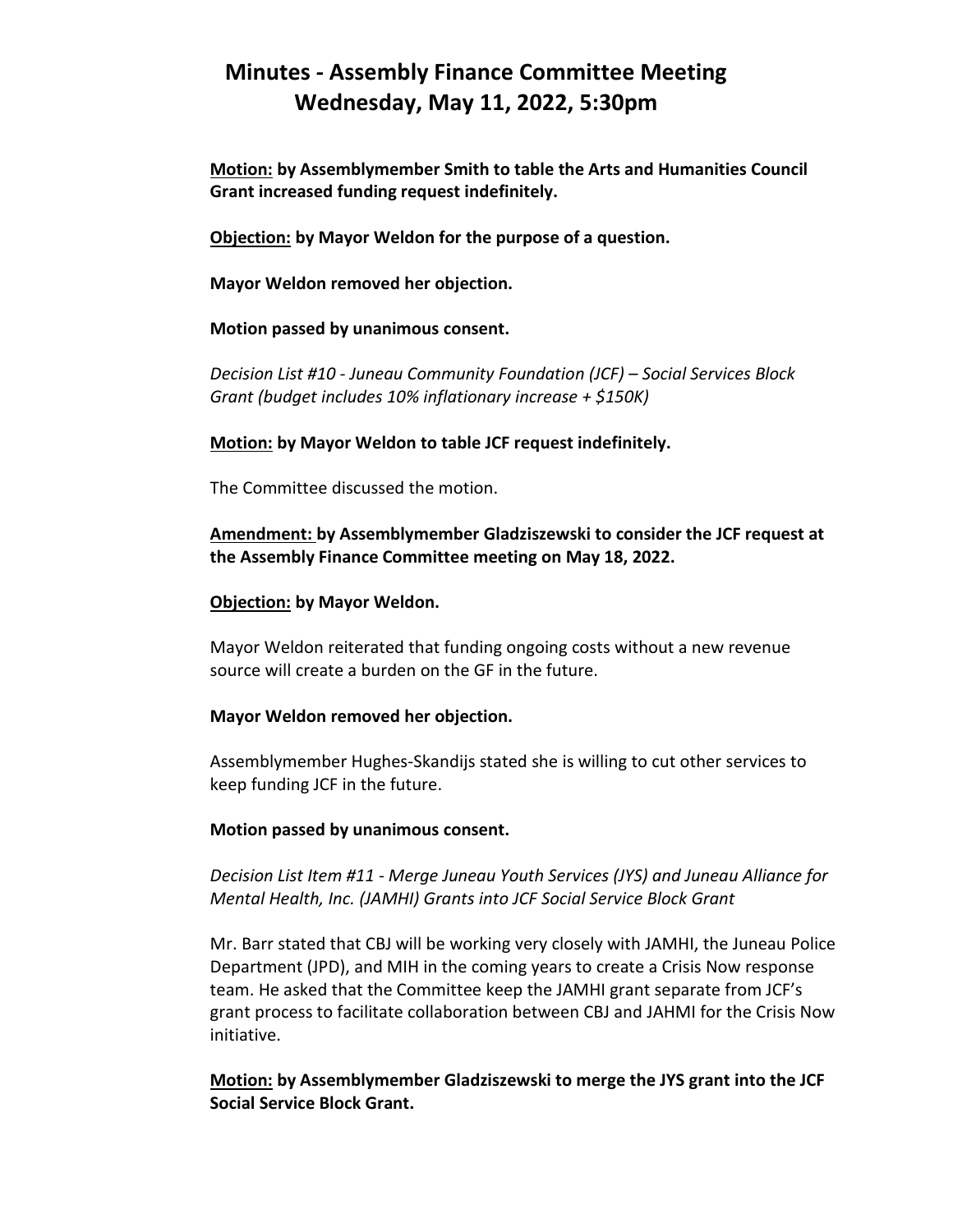**Motion passed by unanimous consent.** 

*Decision List Item #12 and #13 – Southeast Alaska Association for the Education of Young Children (AEYC) Grants - Parents as Teachers & Operations*

**Motion: by Mayor Weldon to postpone AEYC Parents as Teachers and AEYC Operations to the Assembly Finance Committee meeting on May 18, 2022 when more information on what the State can provide is available.**

Assemblymember Smith and Mayor Weldon stated that they are still working with Mr. Barr on funding solutions.

#### **Motion passed by unanimous consent.**

*Decision List Item #14 - \$50,050 Request for Juneau Human Rights Commission (JHRC) - Afghan Refugee Sponsor Circle*

### **Motion: by Mayor Weldon to table the \$50,050 request for JHRC Afghan Refugee Sponsor Circle indefinitely.**

Mayor Weldon stated she wished for more information on this item before any further discussion.

#### **Motion passed by unanimous consent.**

*Decision List Item #15 - Juneau Human Rights Commission (JHRC) - Community Engagement Project*

**Motion: by Mayor Weldon to approve the \$25,000 request for the JHRC Community Engagement Project.**

**Amendment: by Mayor Weldon to reduce the \$25,000 request to \$5,000 for JHRC to develop an action plan for community engagement.**

**Amendment passed by unanimous consent.** 

**Original motion, as amended, passed by unanimous consent.** 

*Decision List Item #16 - Juneau Festival Committee*

**Motion: by Mayor Weldon to approve the additional request of \$6,200 for the Juneau Festival Committee for 4th of July fireworks.**

**Motion passed by unanimous consent.**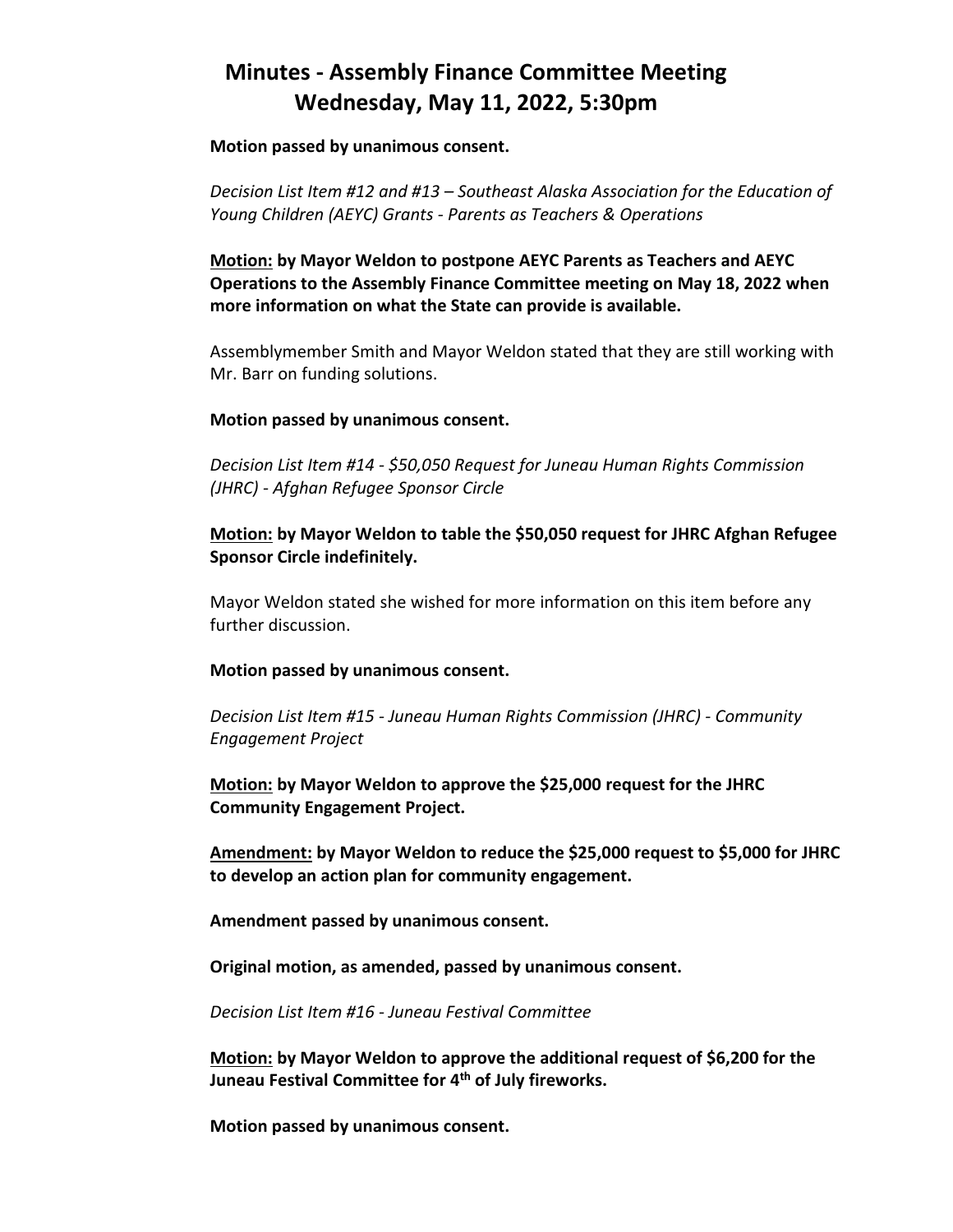*Decision List Item #18 - Alaska Heat Smart (AKHS) Cash Flow Reserve*

**Motion: by Mayor Weldon to approve the AKHS grant of \$108,000 and fund it from the Affordable Housing Fund (AHF).**

### **Amendment: by Assemblymember Bryson to reduce the amount to \$58,000 from the AHF as a grant.**

The Committee discussed the motion and amendment.

#### **Objection to Amendment: by Chair Triem.**

Chair Triem stated that she is more comfortable allowing AKHS the amount for which they asked.

#### **Roll Call Vote on Amendment**

**Aye:** Bryson **Nay:** Smith; Weldon; Hughes-Skandijs; Woll; Gladziszewski; Triem

#### **Amendment Failed. One (1) Aye, Six (6) Nays.**

#### **Original motion passed by unanimous consent.**

Mr. Rogers reported that, after recent approvals from the Decision List, the Committee spent \$1.04 million of GF in FY23, however only \$351,100 of this amount represents ongoing costs in FY24 and beyond.

#### **e. Passenger Fee Plan – For Action**

Mr. Rogers presented packet pages 77-79 and stated that the only new piece of information is the breakdown of municipal services on packet page 79.

Mr. Rogers and Mr. Watt answered Committee questions.

## **Motion: by Mayor Weldon to accept the Passenger Fee Plan.**

#### **Objection: Assemblymember Hughes-Skandijs**

Assemblymember Hughes-Skandijs commented that that she does not agree with CBJ funding privately owned docks that will profit as a result.

#### **Assemblymember Hughes-Skandijs removed her objection.**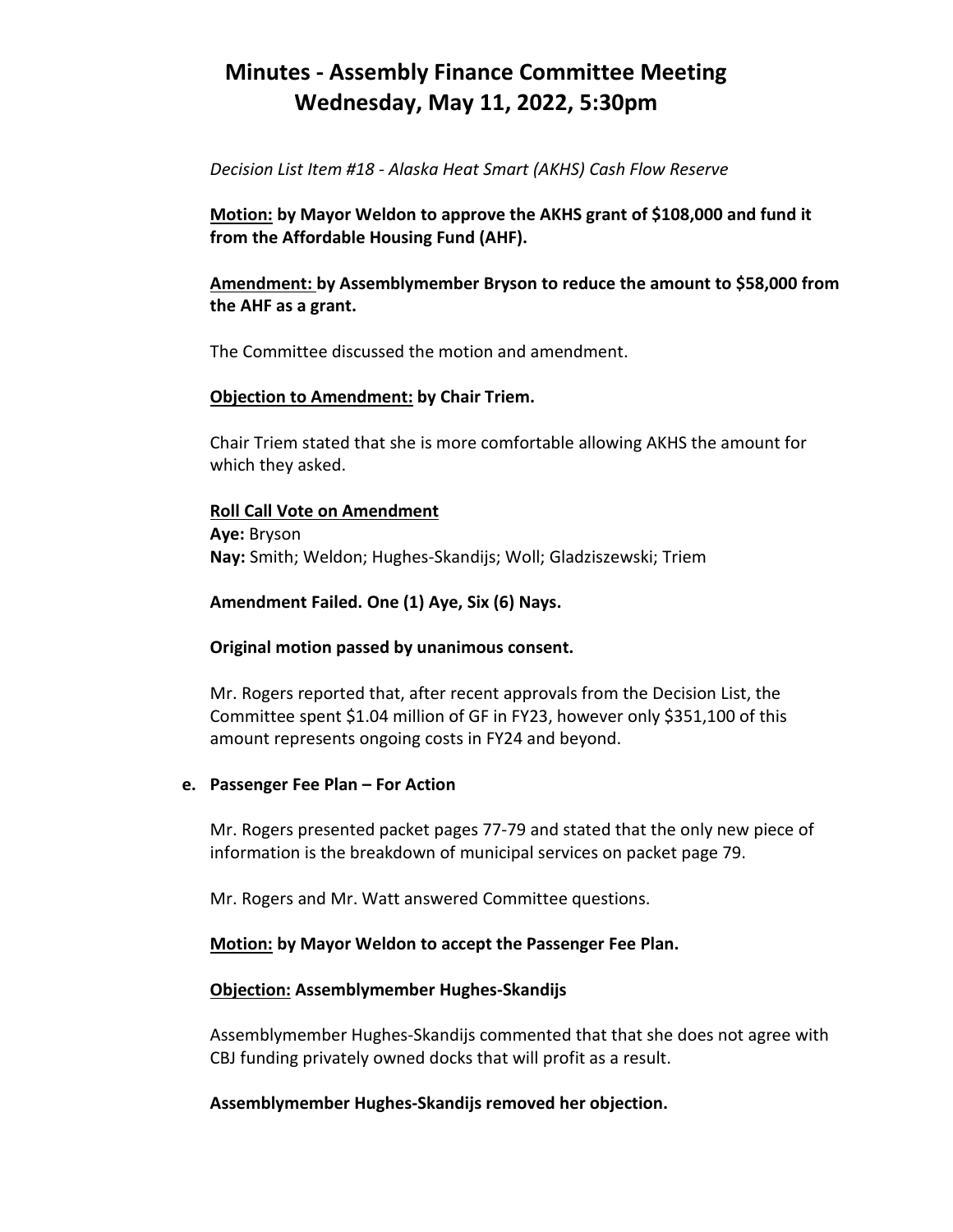**Motion passed by unanimous consent.** 

#### **f. Info Only: FY23 Youth Activity Grant Funding**

Mr. Rogers presented packet pages 80-83 and stated that this request was consistent with previous year's procedure and the amount to be dispersed is in conformance with the Manager's Proposed Budget.

No action was required from the Committee.

#### **g. Info Only: Sales Tax on Food**

Mr. Rogers presented the ordinances on packet pages 84-88 to be introduced at the Regular Assembly meeting on May 16, 2022. Ordinance 2022-17 would place a question on the ballot to adjust the total summer sales tax rate to 6% by adding a seasonal 1% sales tax to make up for the sales tax exemption on food year round. Ordinance 2022-15 would amend the Uniform Sales Tax Code to exempt Supplemental Nutrition Assistance Program (SNAP) eligible foods if voters ratify the collection of seasonal 1% sales tax.

Mayor Weldon presented and summarized her alternative drafted ordinance on packet 89-92 which is an ordinance establishing a sales tax rebate program for lower income people which is modeled after the Senior Hardship Exemption.

The Committee discussed the ordinances presented.

Assemblymember Bryson commented that businesses across Juneau, especially small businesses, would struggle under a higher summer sales tax.

Assemblymember Smith stated that broader systematic change to sales tax is likely to help a wider range of the community rather than a focused strategy for sales tax emption on food similar to the Senior Hardship Exemption.

Assemblymember Hughes-Skandijs asked how CBJ would compensate for lost revenue from sales tax on food. Mr. Rogers clarified that a one mill of property tax generates about \$5.5 million. Therefore, if CBJ exempted \$6.2 million of food, a one mill increase to the mill levy could compensate for most of the loss. The mill rate must be set by June 15<sup>th</sup>.

Assemblymember Gladziszewski suggested that the Committee consider a higher year round sales tax. Chair Triem agreed that a year round sales tax should still be considered especially since many of the Committee members have heard from small business owners very concerned about a higher seasonal tax.